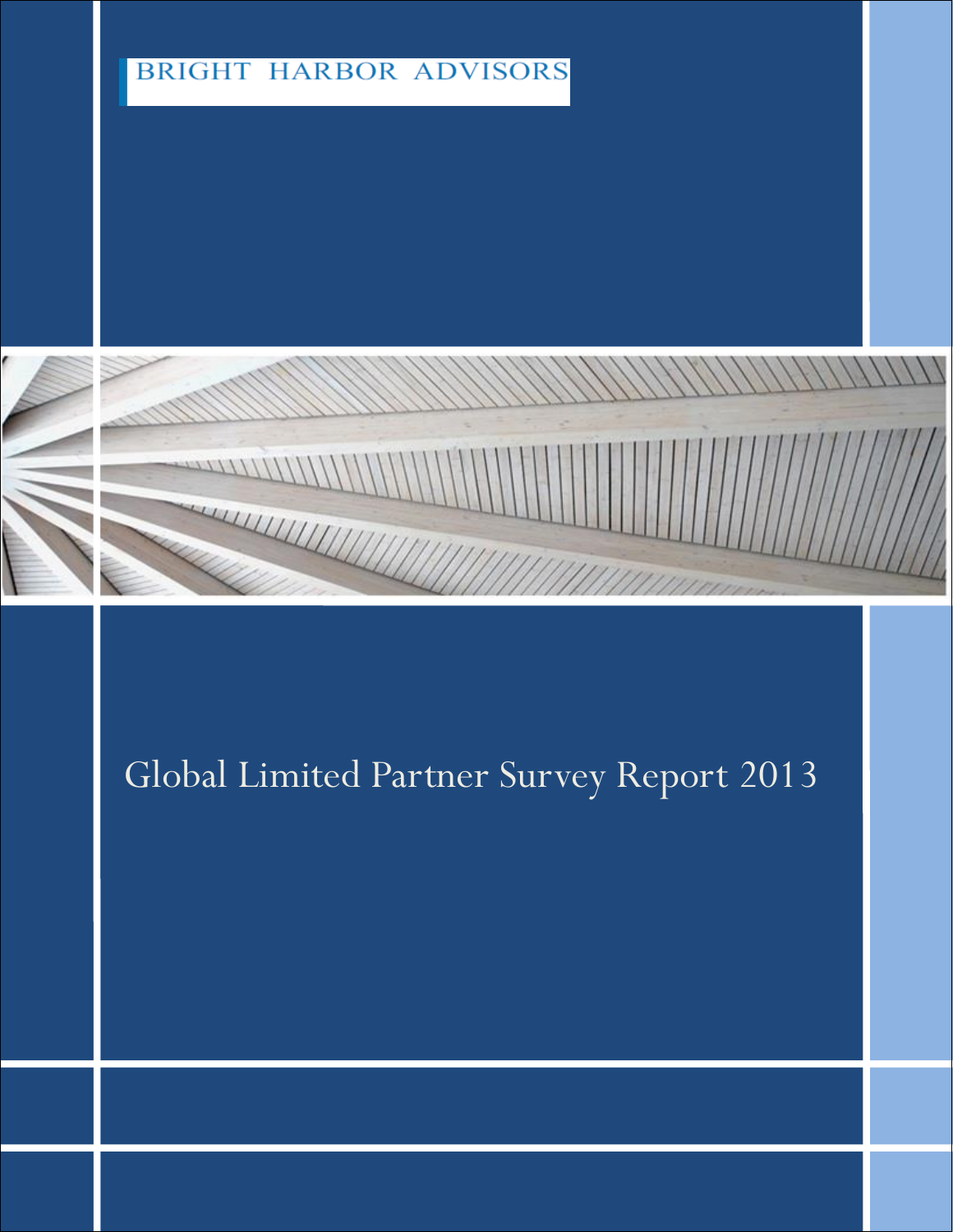# Introduction

Six years after the global financial crisis began, US public equities are back at record highs, Europe is beginning to recover and Asia is showing signs of tempering growth. Since our last publication in Q4 of 2011 a fair amount has happened in the markets and macro-economic landscape. Greece defaulted sending shockwaves through Europe and the rest of the world followed by deterioration on the Sovereign Bonds of the much larger economies of Italy and Spain. In the US, as we go to press, Bernanke has started to signal a slowing of the Quanitative Easing III program that began in 2012. Meanwhile in Asia the GDP growth rate has contracted to track at 7.5%, the slowest in 13 years.

Outside of the macro-cycles we have seen credit spreads begin to tighten in the US partially as a function of a resurgence in the CLO market. Capital has followed credit players in Europe as participants look to take advantage of dislocations and we have seen a broad softening in the 'core' emerging market economies of China, Brazil and India. In the secondary asset class, the volume of transactions in 2013 has started out slow and appears to be on track to match the tepid transaction volume of 2012. Can the dealflow satisfy all of the capital that has been raised? We will see by the pricing fluctuations.

To take the pulse of the private equity industry and identify key opportunities and contstraints for global private equity investors, Bright Harbor Advisors conducted its 2013 LP Survey, collecting data from 101 world-wide institutions ranging from \$300 million to over \$100 billion in assets under management.

Overall, we found that (75%) of global participants that we define as traditional investors (excluding secondary funds and fund of funds) held between 0-20% in private equity while (25%) held greater than 20%. Approximately 28% of these firms were underallocated to private equity based on their actual versus target exposures.

Investors continue to find the US as the most attractive region for private equity investments, with a strong interest in lower/middle market buyout and growth equity strategies. This has remained consistent since our last survey, but participants also found the US public equity market to be the most overvalued when compared to other countries.

Investing in Other European (non-Western) countries has come back into favor and ranked second for our participants. China, on the other hand, fell from being the first and second most attractive geography in our previous two surveys to outside the top five regions for 2013. This rank decline can be attributed to the lack of meaningful exits and distributions as well as broad uncertaintly for growth prospects as a result of overleverage (both State Owned Enterprises and private) that is being managed.

Although LP commitments have grown globally the last five years, there are still multiple challenges facing private equity today. Feedback from participants on some of the challenges they face include macroeconomic challenges, manager fees and overvalued targets. Without the ability of LPs to influence macro challenges or overvalued targets, the focus has partially shifted to fee negotiations.

Lastly, many LPs are earmarking less of their private equity allocation for secondaries than we have seen in years past. It is interesting to note that 30% of Traditional and 40% of Non-Traditional (fund of funds/secondary Funds) Investors surveyed have 0% allocated to the strategy. Another quarter of investors surveyed have less than 10% of their private equity allocation earmarked to secondary funds.

We hope this report provides an interesting view into the current global private equity market. The team at Bright Harbor would like to thank the survey respondents for taking the time to share their unique views and perspectives. As always, we welcome any feedback you may have.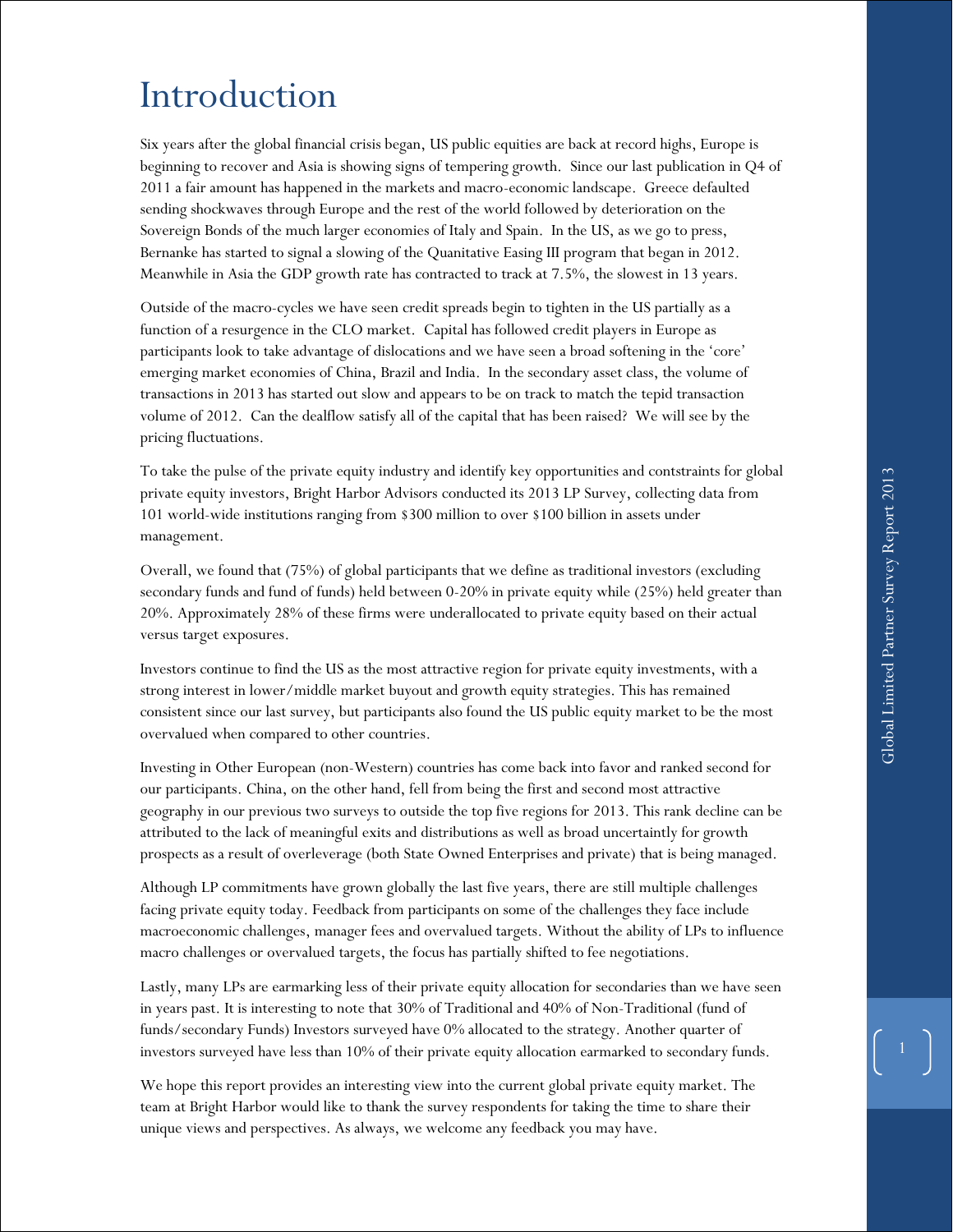#### **Investors by Country**

# Respondent **Overview**

The 2013 Bright Harbor LP Survey collected data from a diversified base of 101 qualified investors who are located in over 20 countries with a combined private equity allocation exceeding \$500 billion.

A large majority of these respondents were North American and European, with only 16% of investors from outside these regions. This is similar to the geographical allocation in our last survey.

Fund of funds make up the largest portion, followed by pension funds and asset managers.



 $\begin{bmatrix} 2 \end{bmatrix}$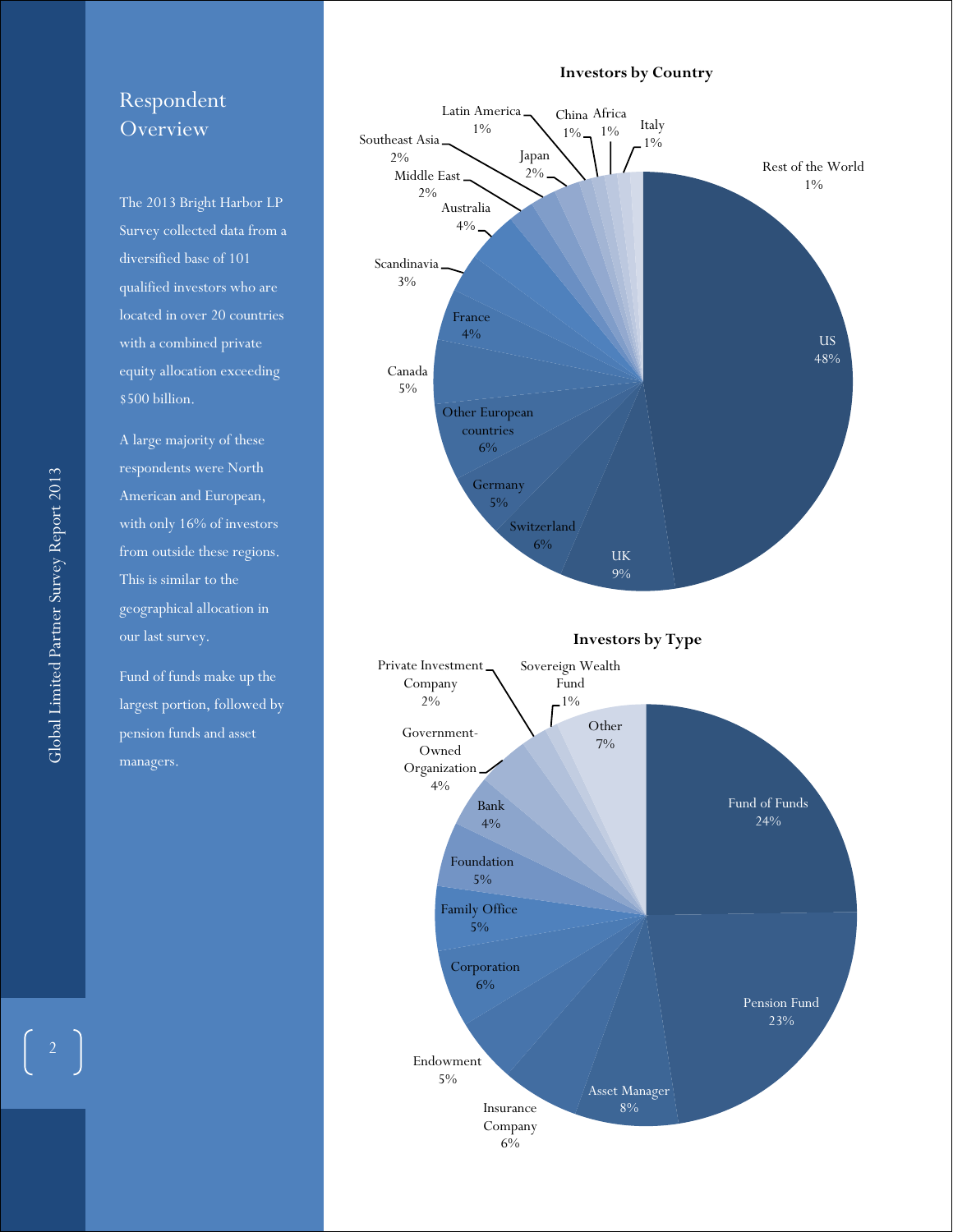#### **Traditional Investors by Location**



#### **Non-Traditional Investors by Location**



# Traditional and Non-Traditional Investors

We continue to split investor responses into two categories: Traditional and Non-Traditional investors (the latter consists of those identified as secondary funds and/or fund of funds). We believe this distinction is important given the different objectives, constraints and investment styles of these groups.

The mix of respondents was more heavily weighted towards Traditional Investors in 2013 (at 75%), verse 56% in 2011, while Non-Traditional Investors made up 25% of respondents.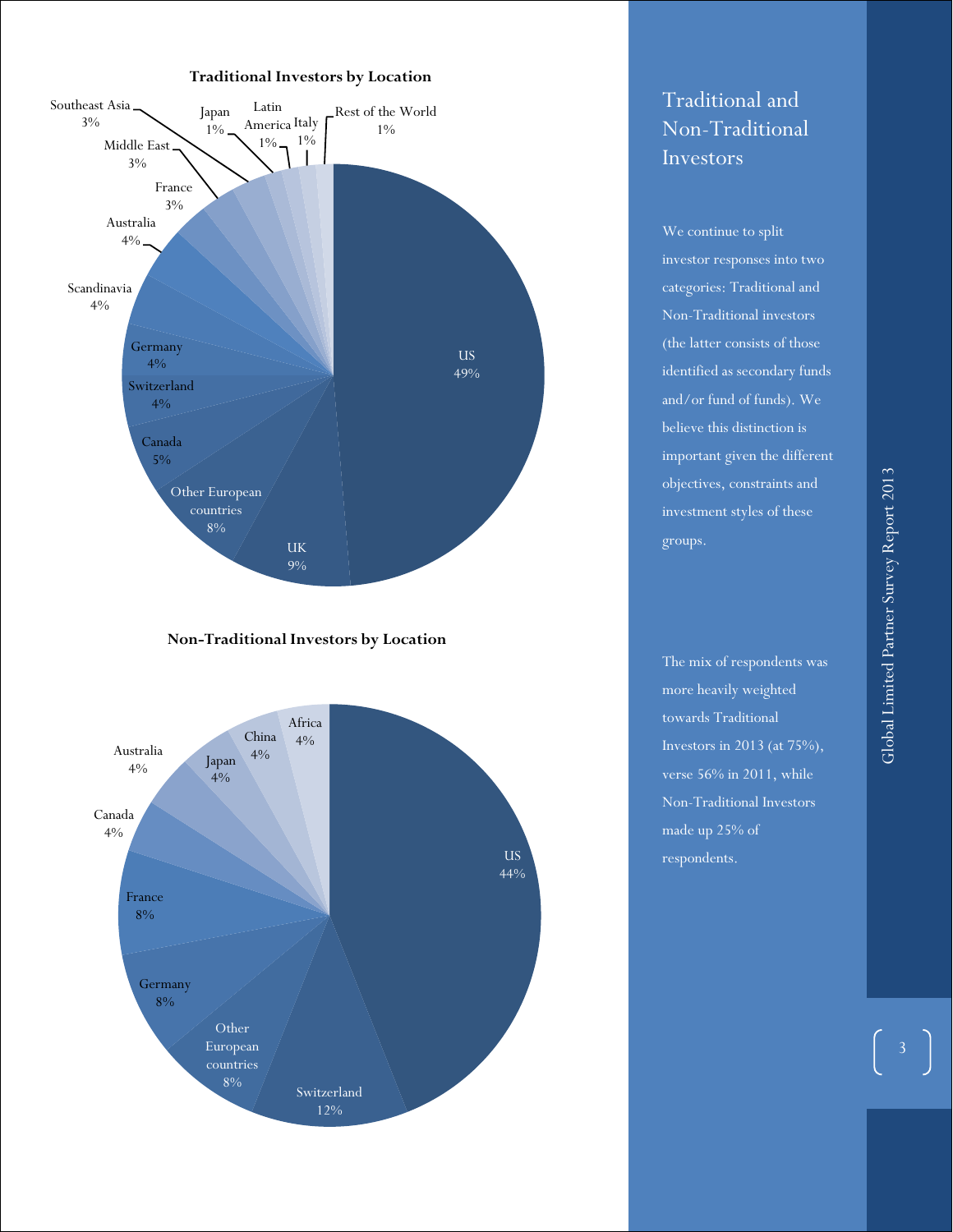### Assets Under Management

The 2013 survey includes data from institutions across the AUM spectrum providing a good perspective from both larger and smaller allocators.

# Private Equity Allocations

One quarter of the Traditional Investors allocate greater than 20% of their assets to private equity. There has been a noticeable decrease since our last survey in which one third of Traditional Investors had greater than 20% allocated to private equity. Also, 62% of Traditional Investors allocate 0-10% to private equity, versus only 44% in our previous survey.

#### **How much are your assets under management (AUM)?**



#### **How much of the AUM is committed to private equity?**

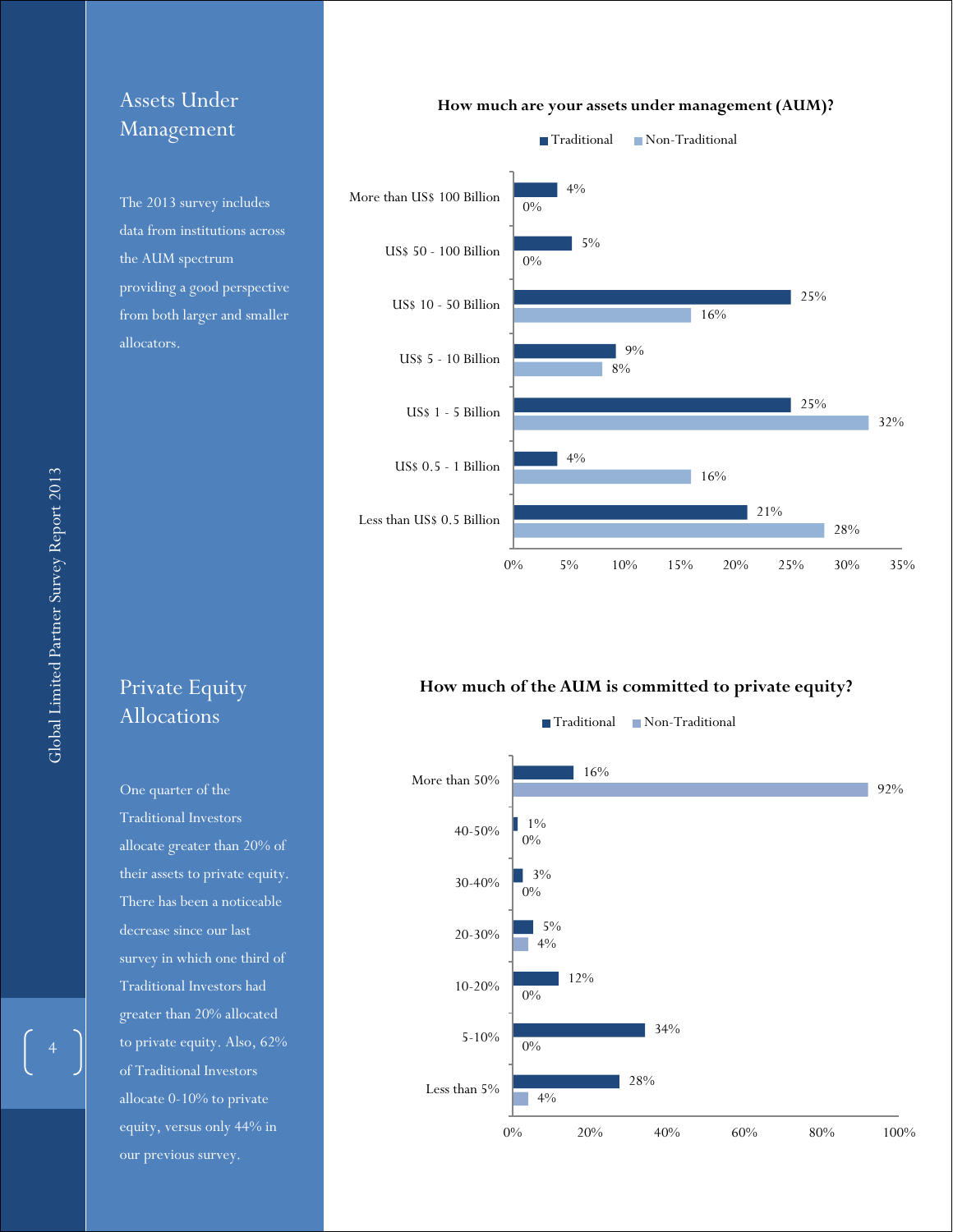

#### **What is your actual allocation versus your target allocation for private equity?**

#### **Regarding private equity, compared with your allocation this year, do you expect your allocation in 2014 to:**



# Current and Expected Allocations

Overall we saw a drop in the percentage of Traditional Investors who are in-line with their private equity allocation target. There was a marked increase in Traditional Investors who were under-allocated to private equity from our last survey (increased by 10%), and a decrease in Traditional Investors who are overallocated to the asset class (decreased by 9%).

The indication that one third of Traditional Investors and a quarter of Non-Traditional Investors expect their private equity allocation to increase in 2014 strengthens our findings above. This is complimented by very few investors (3%) that expect their allocation to decrease by more than 5%.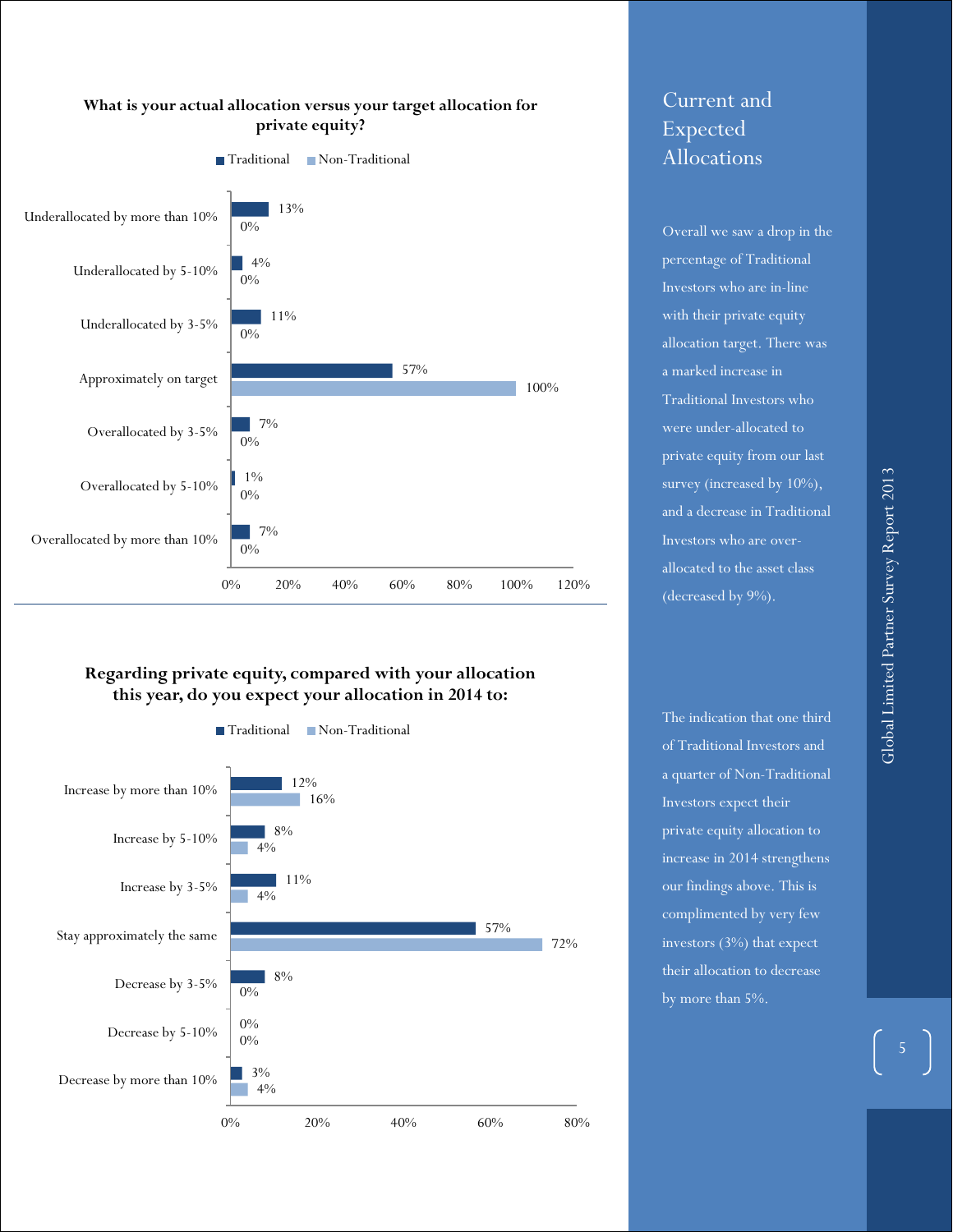### Allocation to New GPs

The 2013 survey results show a renewed optimism for new GP exposure. 77% of Traditional and 88% of Non-Traditional Investors expect some percent of their allocation to go to new GP relationships. More surprising, roughly onethird of Traditional and almost half on Non-Traditional investors expect to allocate greater than 40% to these GPs.

There has been a shift since our last survey where 51% of Traditional and 58% of Non-Traditional Investors expected capital calls to increase relative to distributions. Over the next twelve months, almost half of Traditional and Non-Traditional Investors see distributions outpacing capital calls.

### **Of your private equity allocation in 2013, what percent do you expect to be new GPs?**



### **In the next twelve months, how do you expect the relationship between capital calls and distributions to evolve with regard to your portfolio?**

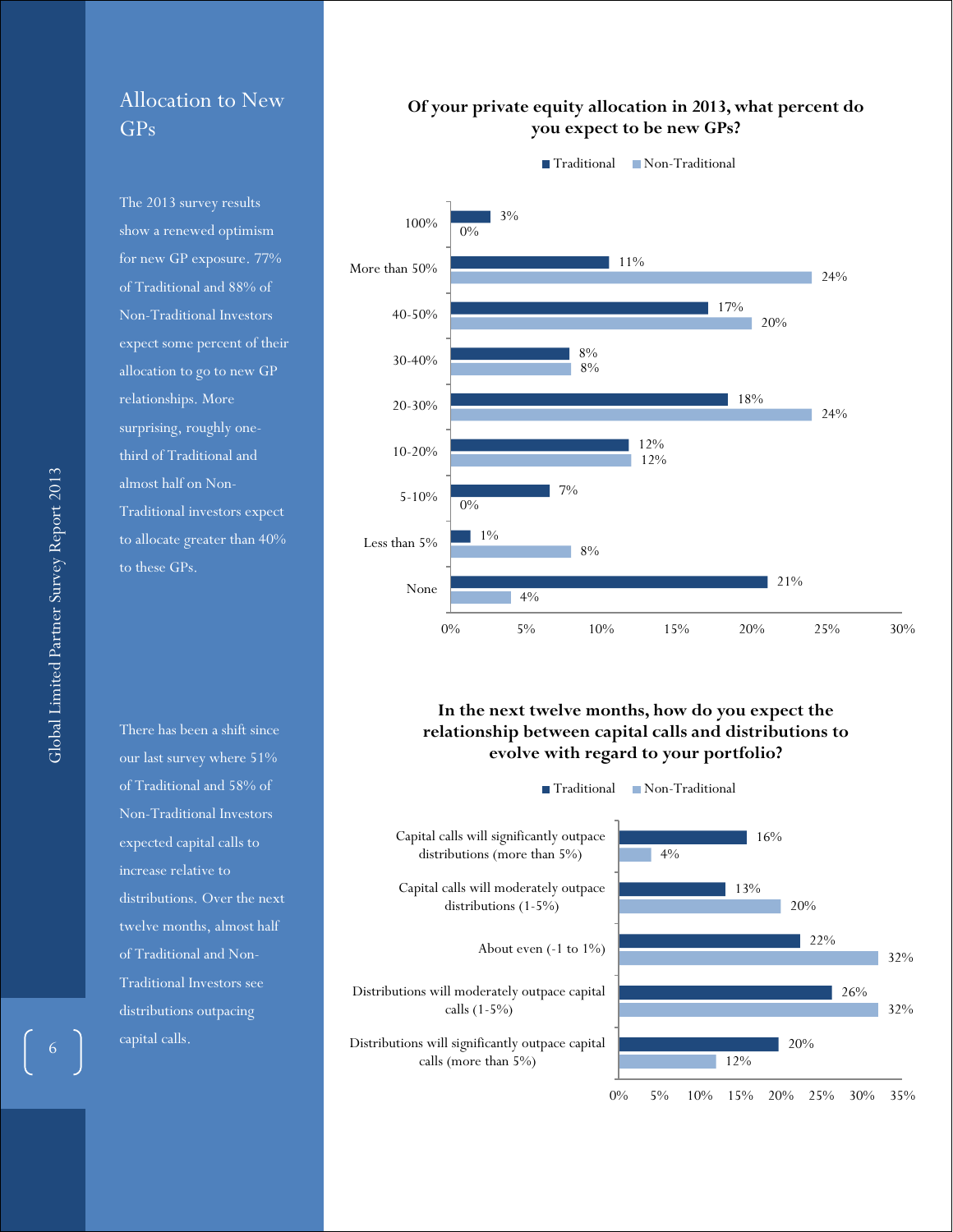### **Which of the following geographies do you find most attractive for private equity allocation? (Rank top 3)**



# Regional Appeal

The US remains the most attractive region for Traditional and Non-Traditional Investors, congruent with our last survey. The geographies that gained the most investor attention were Other European Countries, the UK and Scandinavia.

Overall, China and Brazil had dramatic negative changes in sentiment from being the second and third most attractive geographies to sixth and fourteenth, respectively.

7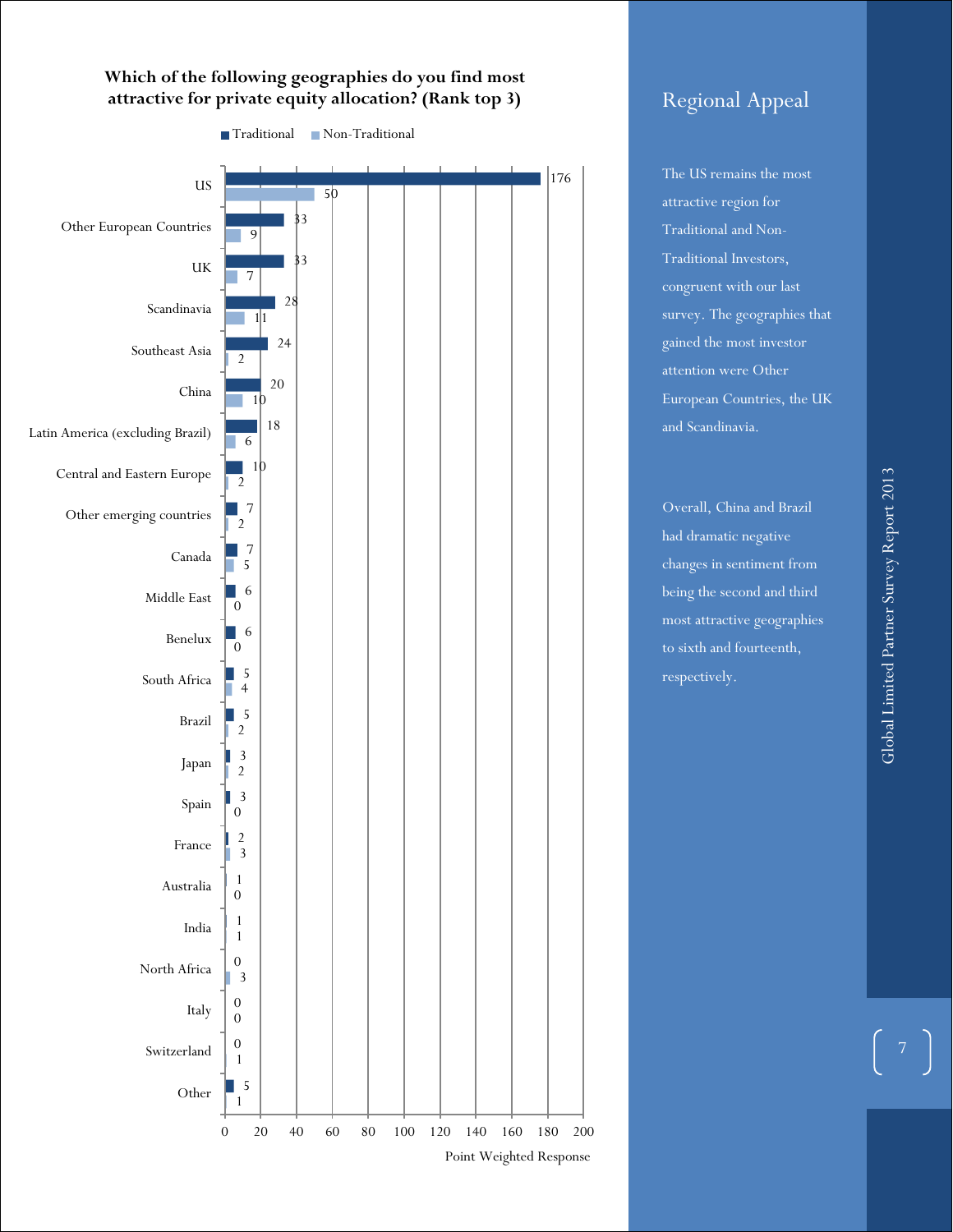### Emerging Markets

Creating the 2013 survey, we wanted to better understand LPs interest to emerging markets, and  $\frac{1}{2}$  specifically the countries of  $\cdot$ <br>highest priority. We found that Southeast Asia, China and Brazil ranked the most attractive among our **charge** participants.<br>Participants. Emerging Markets<br>
Creating the 2013 survey,<br>
we wanted to better<br>
understand LPs interest to<br>
emerging markets, and<br>
specifically the countries of<br>
highest priority. We found<br>
that Southeast Asia, China<br>
and Brazil ranked

<u>r</u><br>The Letin American merk from the contraction contracts.<br>Standard Colombia are receiving attention due to their strong economic growth and expanding  $\hspace{0.1mm}$ middle classes. The Latin American markets of Mexico and Colombia are

South Affica is a fecent afea of interest with a fess mature may be attractive for monitoring future developments. of interest with a less mature private equity presence. It South Africa is a recent area

### **Which do you think is the most attractive emerging market? (Rank top 3)**



Point Weighted Response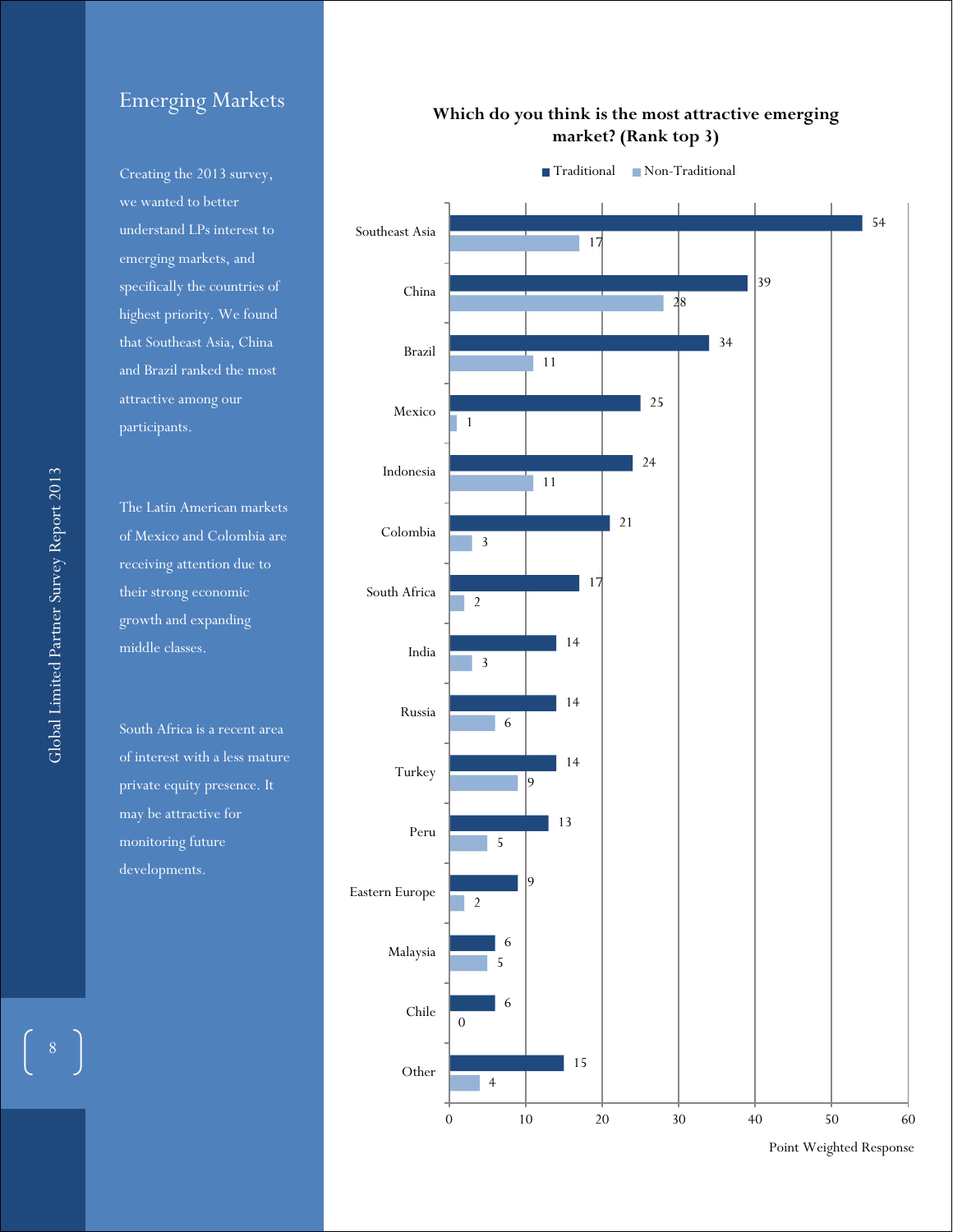### **Regarding North America, which private equity strategy do you find most attractive? (Select top 3)**



Traditional Non-Traditional

# North American Private Equity

**Regarding North American** the number of  $\frac{1}{2}$  continue to affirm traditional LPs who deem it the most desired strategies private equity, our findings lower/middle market buyout and growth equity as for global LPs.

Energy has been a recent point of attention with the US energy boom and a drive to be self-sustainable. This is more noticeable for **the more** Traditional versus Non-Traditional Investors.

Early and late stage venture continues to be attractive, while there has been a shift of investors who prefer late stage to early stage.

and  $\alpha$  percentage points of  $p$ 

Point Weighted Response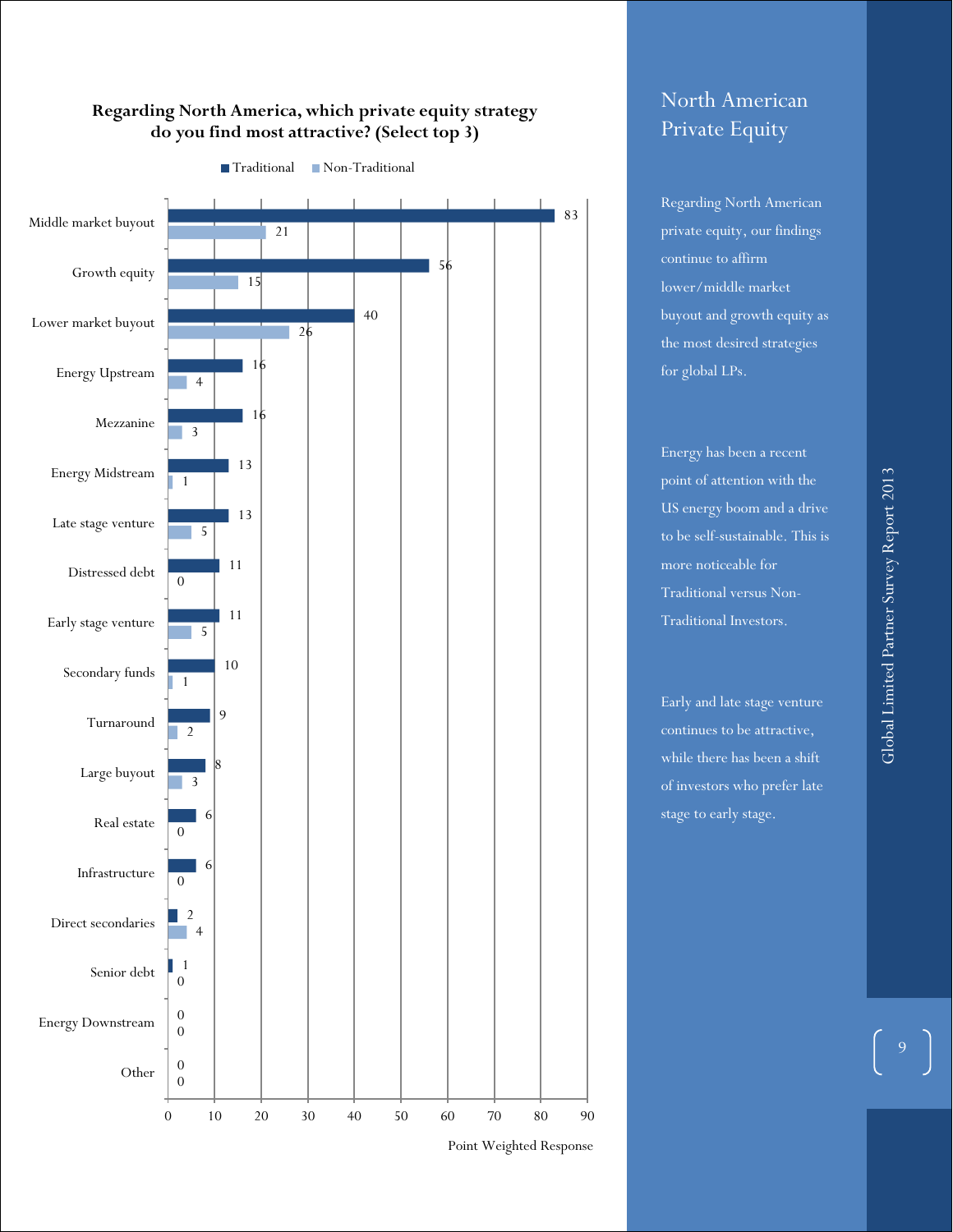# European Private Equity

European lower/middle market buyout continues to be the most attractive strategy for global LPs.

Notably, there has been a marked increase of investors seeking distressed debt opportunities in Europe moving from the fifth to third most attractive strategy since our last survey.

### **Regarding Europe, which private equity strategy do you find most attractive? (Rank top 3)**



Point Weighted Response

 $\begin{bmatrix} 10 \end{bmatrix}$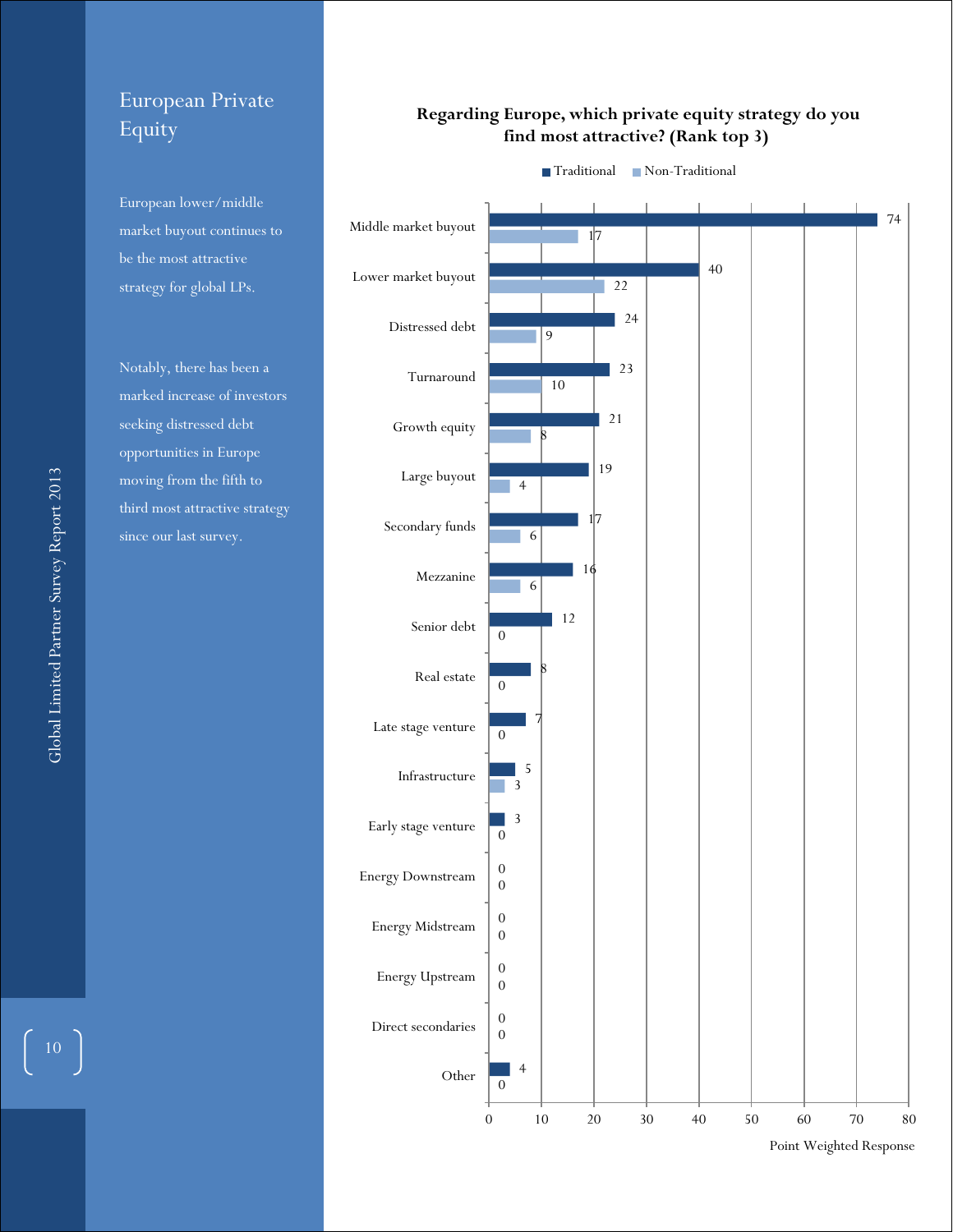

### **Regarding Asia, which private equity strategy do you find most attractive? (Rank top 3)**

Point Weighted Response

# Asian Private Equity

Growth equity continues to be the most popular investment category in Asia, outpacing middle market buyout by almost double.

We saw a marked increase in attractiveness of Asian Infrastructure strategies from fifth to third rank. This is a compelling focus for growth markets like Asia and is viewed as an sustain development.

Secondary funds took a negative turn since our last survey dropping from the seventh to eleventh most attractive Asian strategy.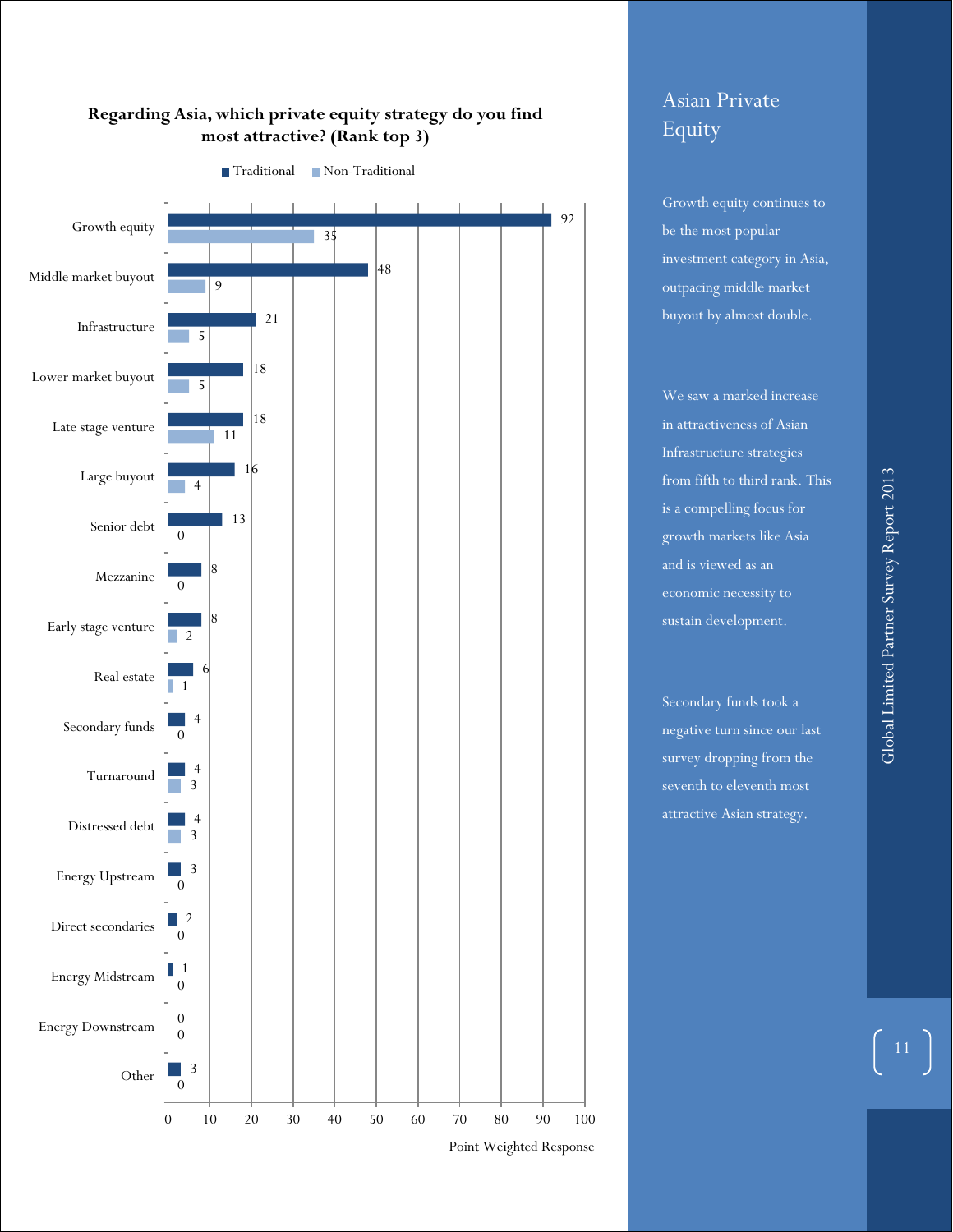### Private Equity Relationships and Values

It is important to note that over the past year 33% of Traditional and 72% of Non-Traditional Investors increased their number of private equity relationships. This compares to 51% and 63% respectively from our last survey. Traditional Investors are now consolidating the large number of relationships to focus on their core managers.

Bullish public equity markets in 2013 coupled with strong transaction and exit activity have provided the majority of Traditional and Non-Traditional Investors with positive performance for the year. It is interesting to note that almost a third of Traditional and a quarter of Non-Traditional Investors saw NAV increases of greater than 10% YTD.

#### **How has the number of private equity relationships you manage changed relative to this time last year?**



#### **How has the value of your private equity assets changed in 2013?**

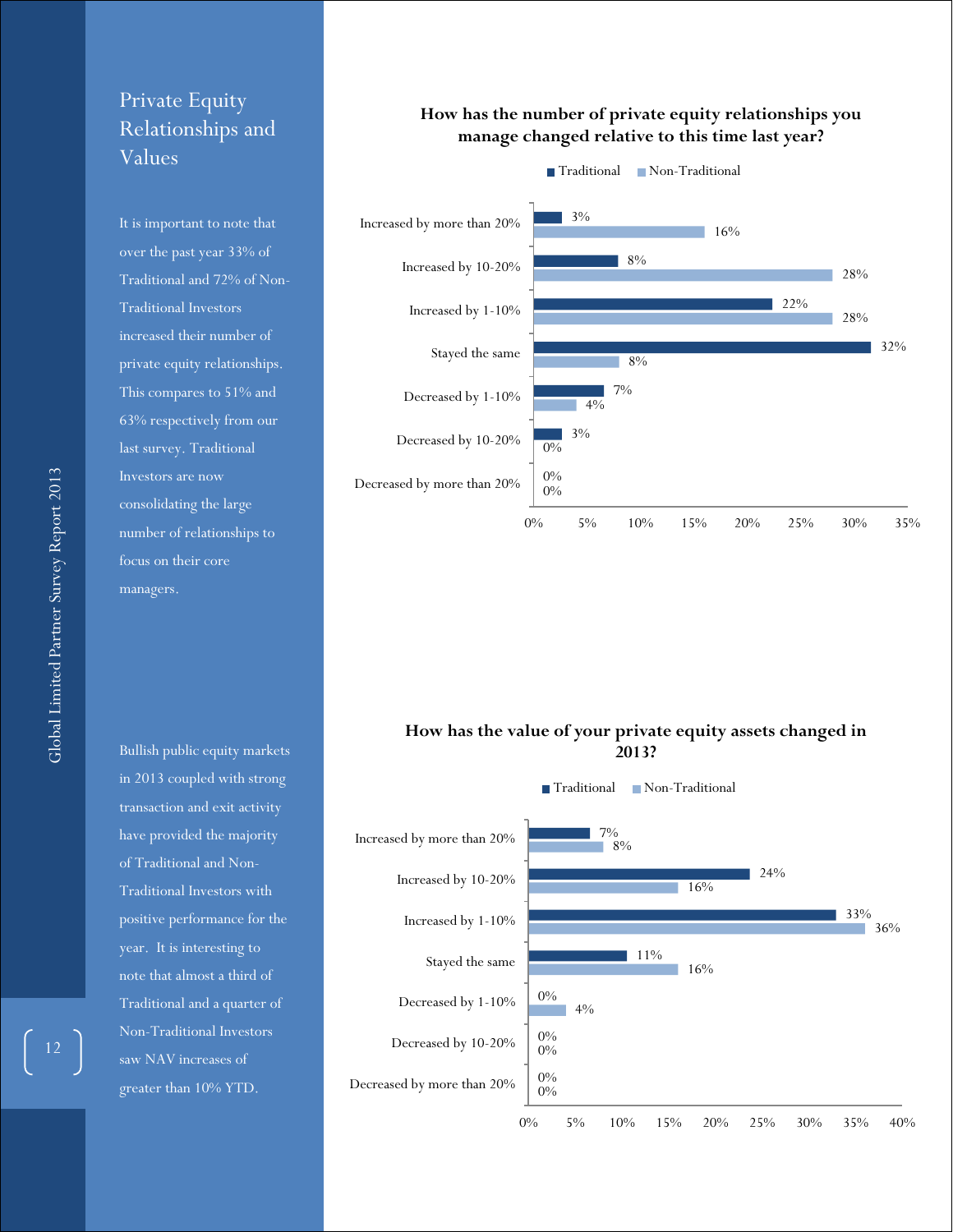### **From your perspective, what are the major challenges facing investing in private equity? (Rank top 3)**



Traditional Non-Traditional

Point Weighted Response

### **What impact do you think the CLO market's resurgence in 2013 will have on PE? (Tick all that apply)**



One thing to note is that the majority of Non-Traditional Investors saw the resurgence in the CLO market as a positive for private equity, while Traditional Investors were split evenly between positive or negative.

# Challenges Facing Private Equity

We wanted to get LPs perspective on the major challenges facing private equity today. Global macroeconomic conditions were given the highest rank, with fees and overvalued targets equally significant. LPs have been focused on fee negotiations in particular with a strong demand for reductions across manager types, sizes and credibility.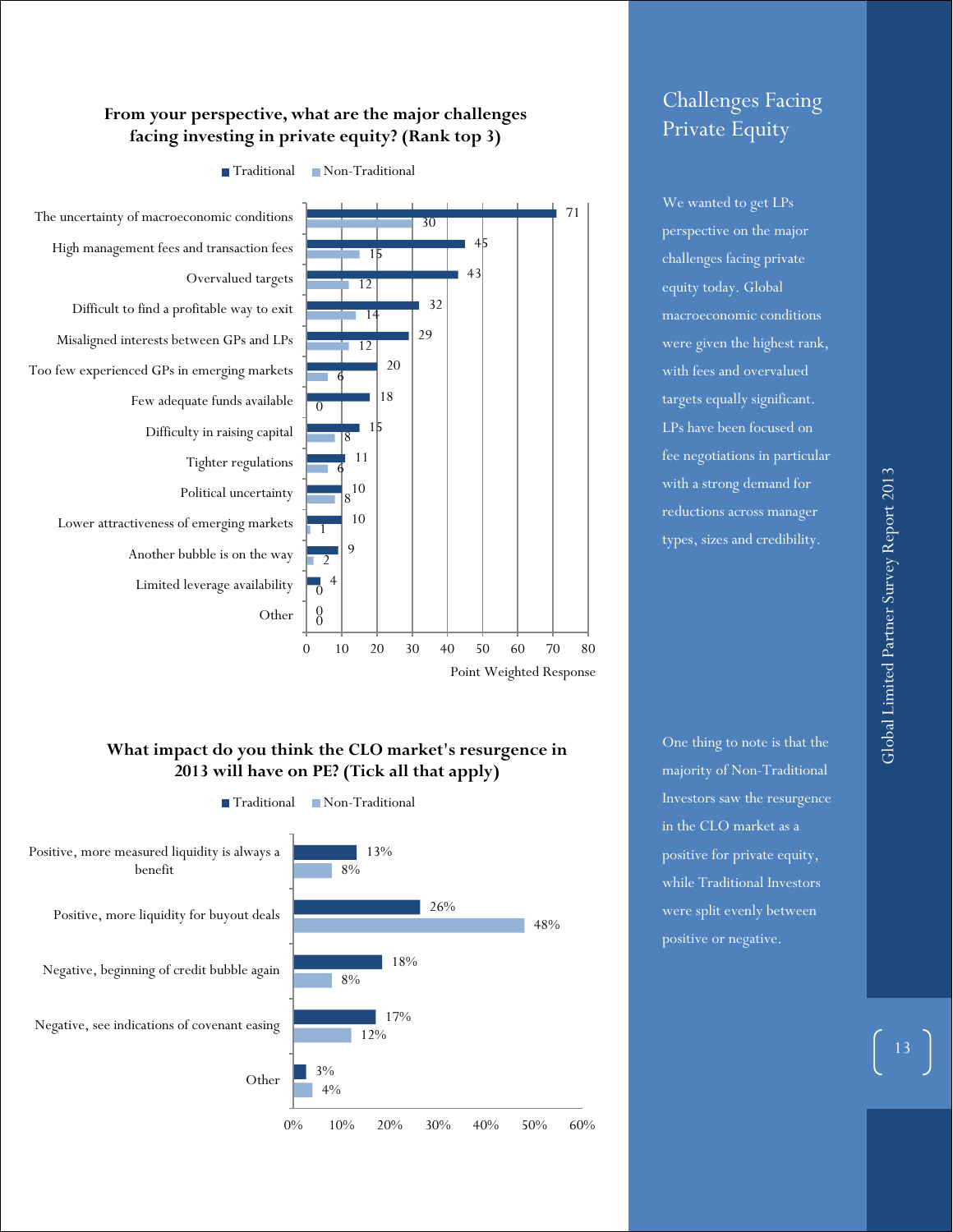### Secondary Allocations

It is interesting to note that even with record level fundraising in Secondary Funds, 30% of the Traditional and 40% of Non-Traditional Investors surveyed have 0% allocated to the strategy. Another quarter of investors surveyed have less than 10% of their private equity allocation earmarked to secondary funds.

Many Traditional and Non-Traditional Investors have earmarked less for secondaries than we have seen in prior surveys. Traditional Investors that have less than 5% earmarked surged to 64%, compared to 39% previously. Non-Traditional investors jumped to 52% from 28%.

### **What percentage of your private equity allocation is earmarked to secondary funds?**



### **What percentage of your private equity allocation is earmarked to secondary directs?**



 $\begin{bmatrix} 14 \end{bmatrix}$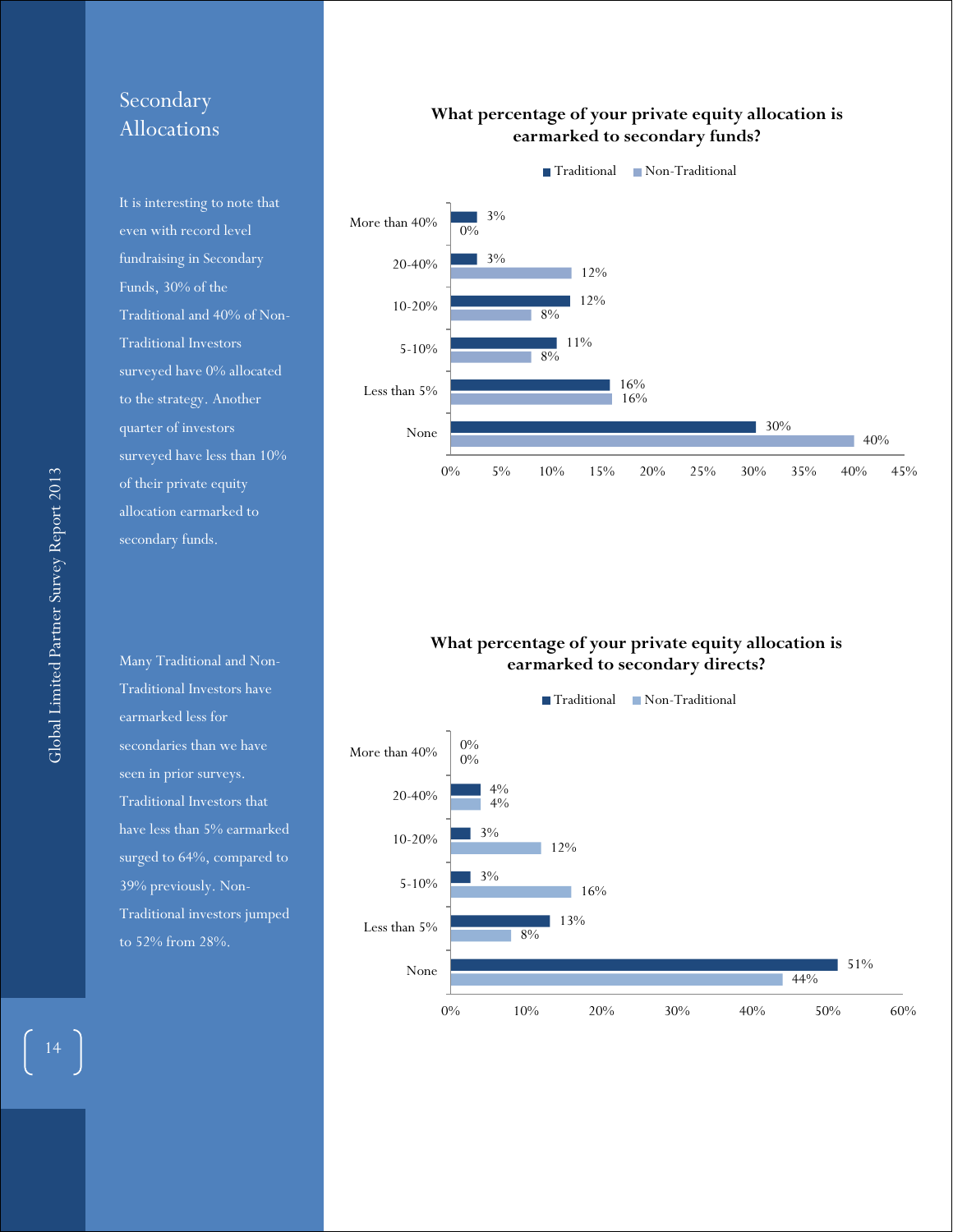

### **How did your allocation to secondaries change in 2013 relative to 2012?**

### **What is your estimation of total secondary deal volume for 2012?**



### Allocation to Secondaries

A smaller percentage of Traditional and Non-Traditional Investors increased their secondaries allocation over the past year. This may be precautionary due to the amount of capital raised by secondary funds over the moderate term.

### Secondary Deal Volume

Even though market participants generally have a tight range of estimated deal volume it's interesting to see the wide distribution from our participants.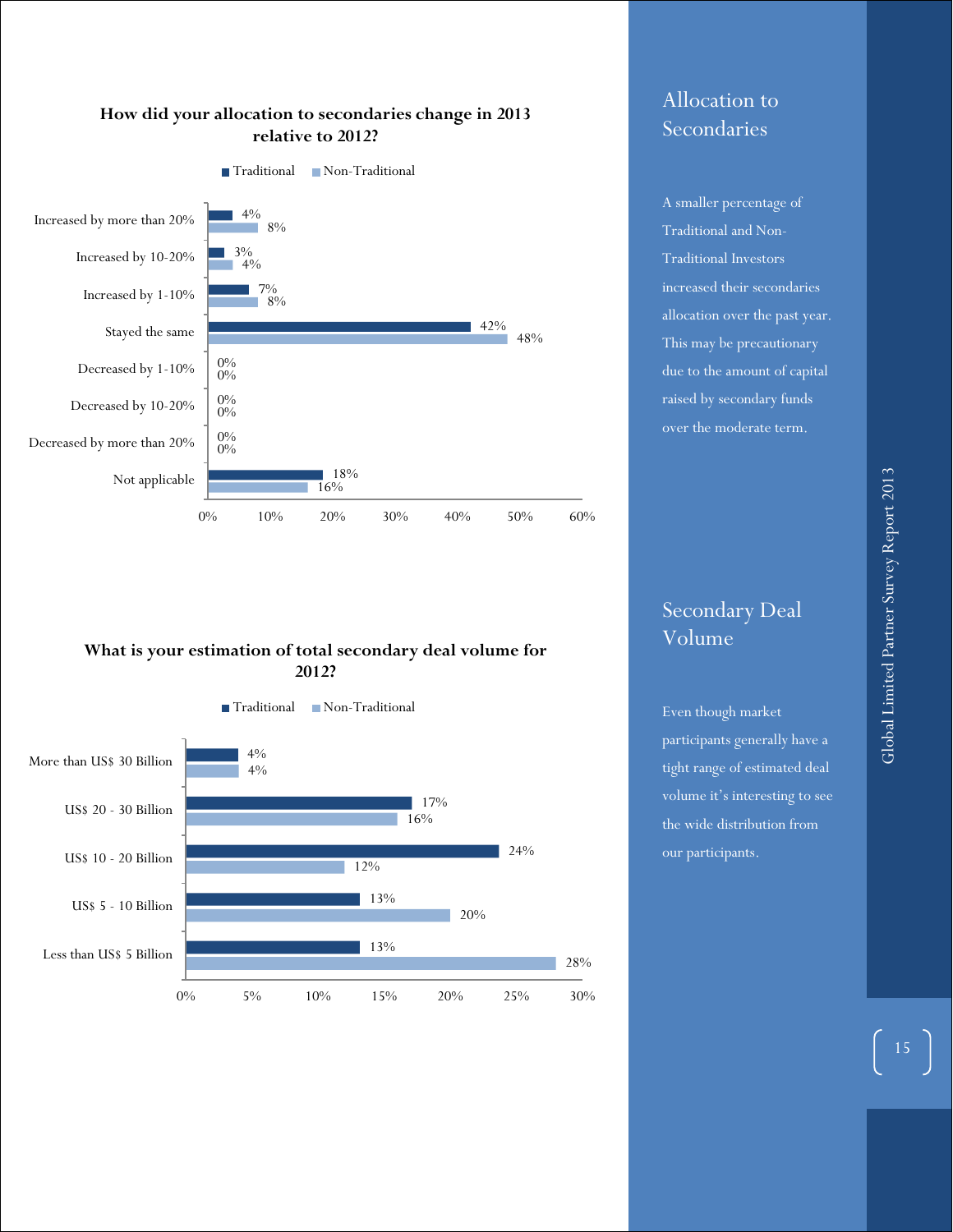# Purchased Secondaries

interests. Our previous survey had more activity in all three categories, although there has been a recent to the main document. It  $\int$ interests. Our 2013 LP survey indicates that there was a decrease across both Traditional and Non-Traditional Investors in terms of purchasing secondary LP interests, direct assets and real estate preference for secondary direct assets versus LP

The execution of secondary purchases were allocated with the majority of similarly for Traditional and Non-Traditional Investors transactions taking place through exclusive arrangements, followed by limited and competitive auctions. There is a much higher percentage of Non-Traditional Investors that purchased stakes in 2013.

#### **What type of secondaries have you purchased in 2013? (Tick all that apply)**



0% 5% 10% 15% 20% 25% 30% 35% 40% 45% 50%

#### **Follow above, how were the purchased secondaries executed? (Tick all that apply)**

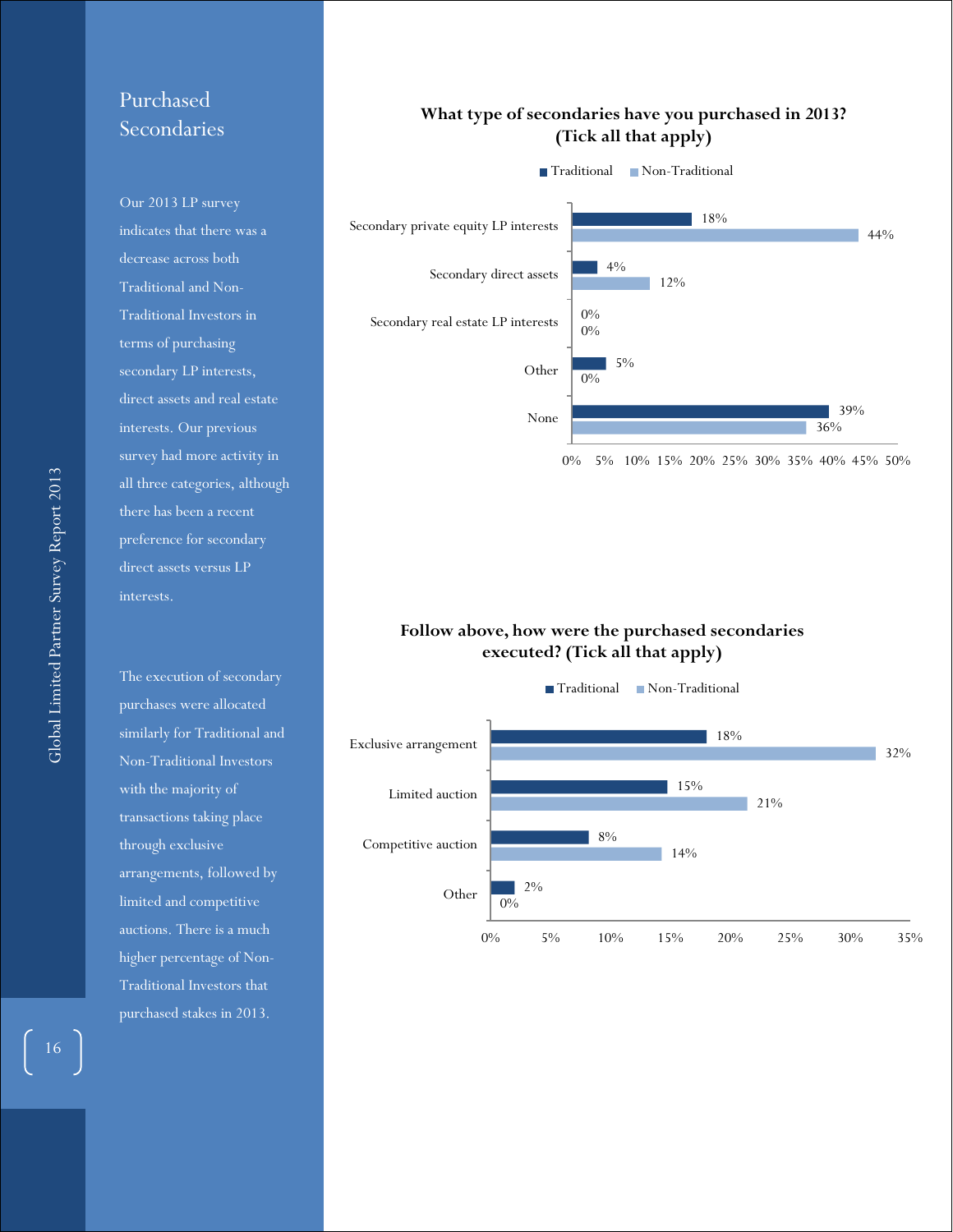

### Secondaries on the sell-side

Only 5% of participating investors sold secondary LP interests in 2013. This was a significant decrease from our last survey in which one fifth of Traditional and Non-Traditional Investors sold LP interests and each sold roughly 5% in real estate as well as direct assets.

### **Follow above, how were the sold secondaries executed? (Tick all that apply)**



Again, the execution results were allocated similarly across Traditional and Non-Traditional Investors, with only a few data points. Exclusive arrangement continued to be the most active, with limited and competitive auction closely behind.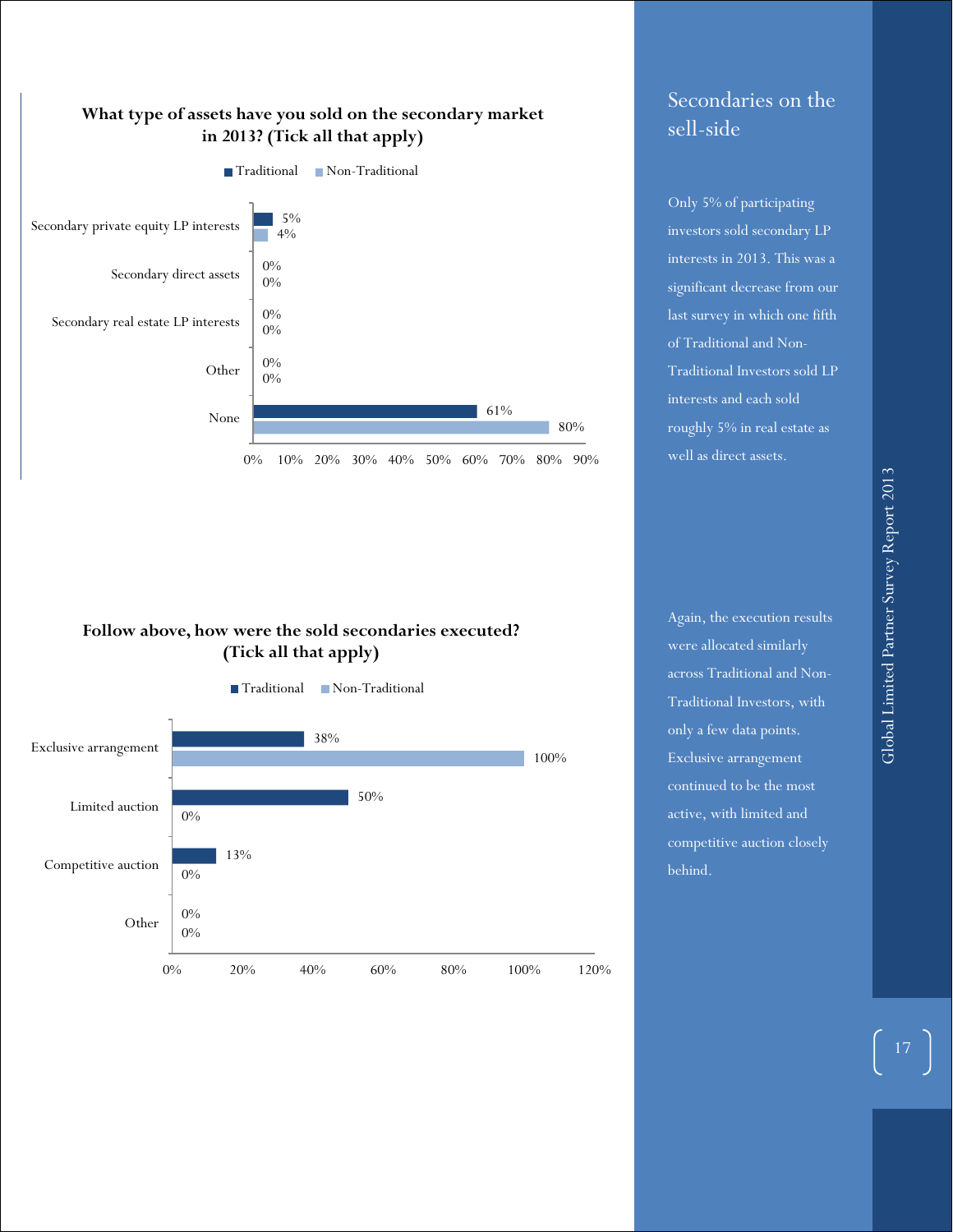### First-time Fund

This year's survey results show the continued positive sentiment for first-time funds for both Traditional and Non-Traditional Investors. Only 21% of Traditional and 12% of Non-Traditional Investors would not be interested in this type of fund in the future, compared to 50% and 28% from the previous survey. Part of this may be the product of large institutional pension and endowment programs adopting emerging and minority manager programs.

### Due Diligence

It is important to note that the most vital factors when performing due diligence on first time funds are overwhelmingly the investment team's prior track record and experience. Key questions include: Are the senior members still intact, was the transition part of a larger spin-out?

GP commitment came in as the third most important factor, with LPs requiring GP alignment and "skin in the game".

#### **Have you invested in a first-time fund?**



0% 10% 20% 30% 40% 50% 60% 70% 80%

### **Regarding first-time fund, what are the important factors in making an investment decision? (Rank top 3)**

Traditional Non-Traditional



Point Weighted Response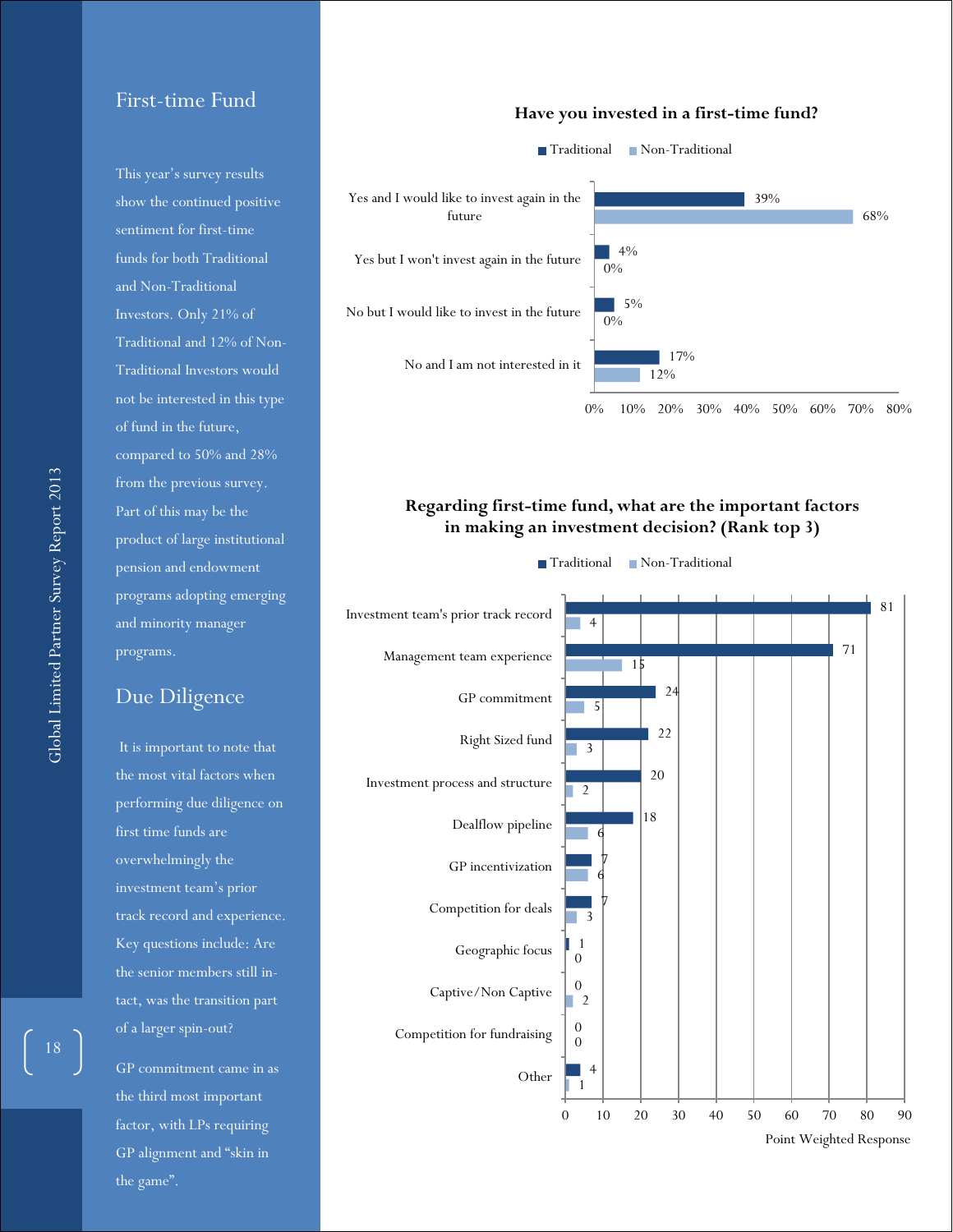

### **What strategies within SRI are most attractive to you? (Rank top 2)**



Socially Responsible Investing Strategies

Based on our interactions with LPs and GPs we noticed an expanding focus towards SRI strategies. Data from this year suggests a large portion of institutional LPs have not yet invested in the space, but we have been seeing increased interest. Some large institutions have set aside dedicated buckets of capital to allocate to these investments.

We saw that Traditional and Non-Traditional investors both favored corporate governance strategies within SRI. These include companies that abide to overall social, and governance criteria for investment.

Ethical grounds and environmental friendly strategies have a more specific focus rather than the broad mandate of corporate governance.

19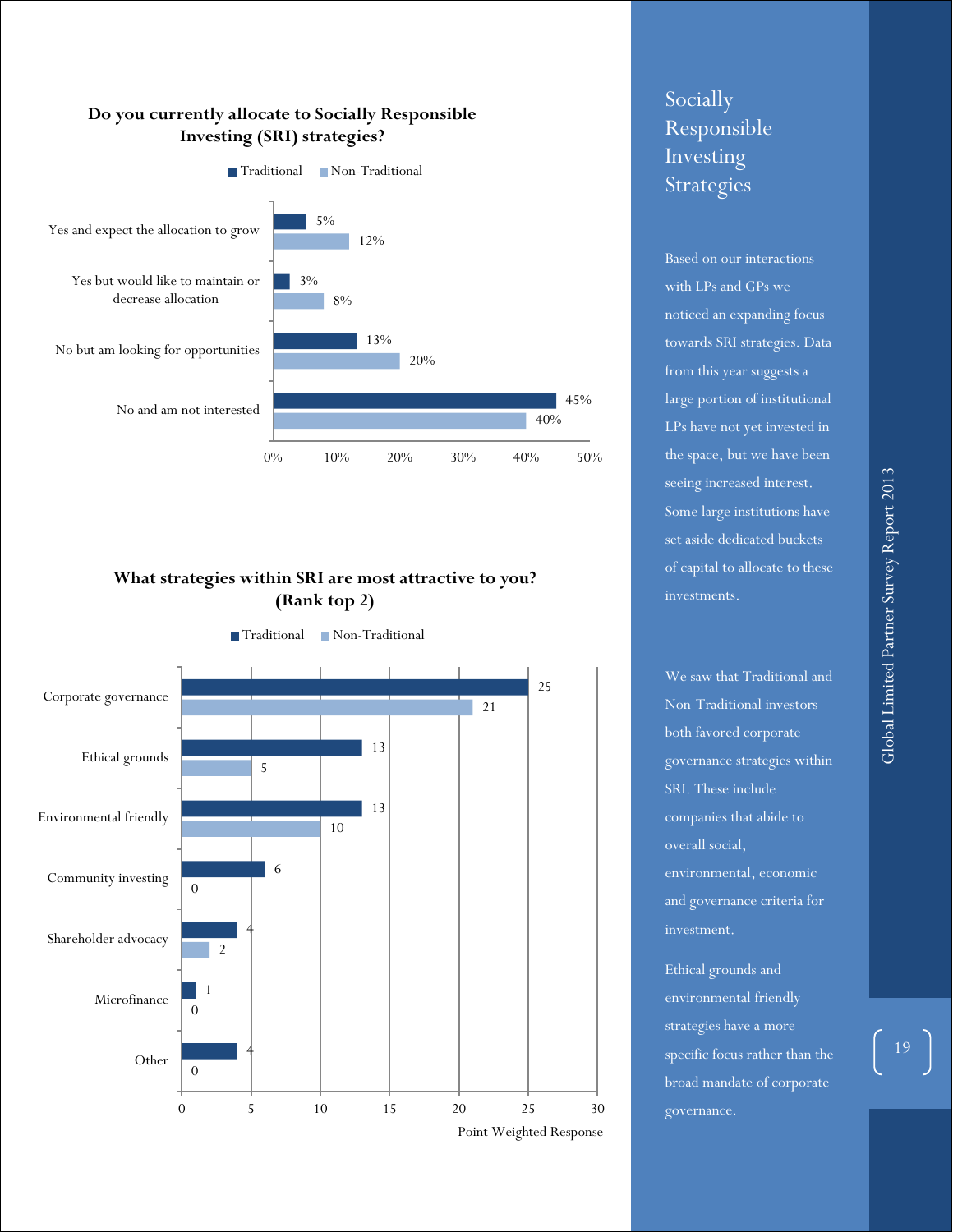### US and European Public Markets

There was a strong consensus overall from survey participants that the US public equity markets are currently between fairly valued and overvalued. It is interesting to note that those who found it fairly valued were equally distributed between Traditional and Non-Traditional Investors. Furthermore, only 7% of Traditional and 12% of Non-Traditional investors believe it to be overvalued by greater than 10%, even as US public markets are up roughly 16% YTD and the US federal debt limit looms.

Shifting to public markets in Europe, global LPs are more divided. About a third of Traditional and a quarter of Non-Traditional Investors believe public equities to be undervalued. On the other hand, 14% of Traditional and 20% of Non-Traditional Investors believe markets to be overvalued.

#### **How do you think the US public markets are valued?**



#### **How do you think the European public markets are valued?**



20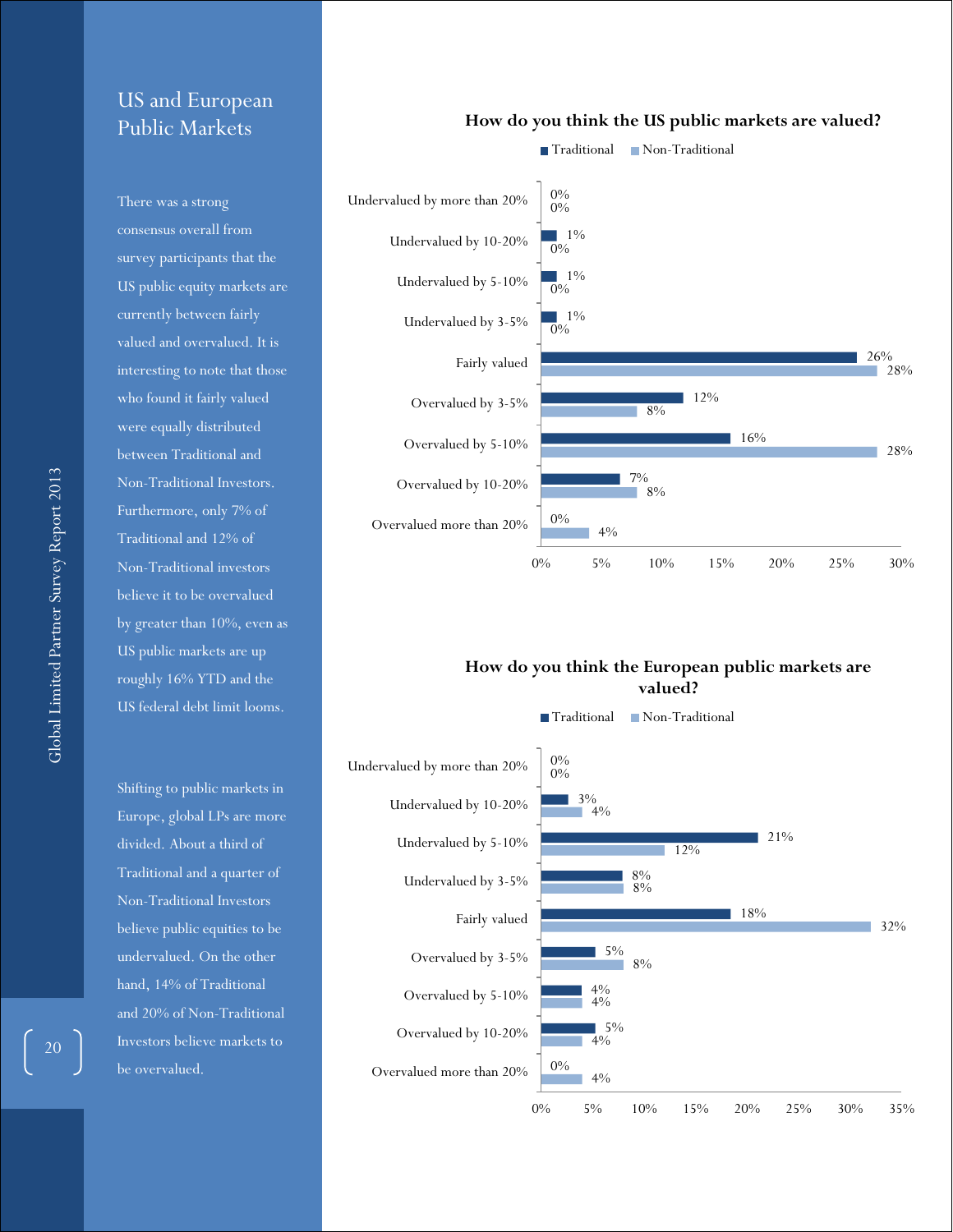

#### **How do you think the Asian public markets are valued?**

#### **There is a divergence of return expectations that core infrastructure will provide. Some managers are projecting midteen IRRs and yields of 5% or so, while more conservative managers are targeting 8-10% IRRs with a similar yield. Which return profile do**



### Asian Public Markets

Asian public equities are perceived to be more overvalued than Europe, but less than North America. 26% of Traditional Investors and 32% of Non-Traditional Investors believe Asian equities are overpriced with one fifth of each believing it is by more than 5%. Surprisingly 8% of Non-Traditional Investors believe Asian equities are undervalued by greater than 10%.

# Core Infrastructure

The majority of Traditional and Non-Traditional Investors believe core infrastructure investments will result in the lower IRR target with roughly 5% yields. The benefit of these characteristics of core infrastructure is the reduction in volatility of a portfolio and the ability to produce a steady yield over time.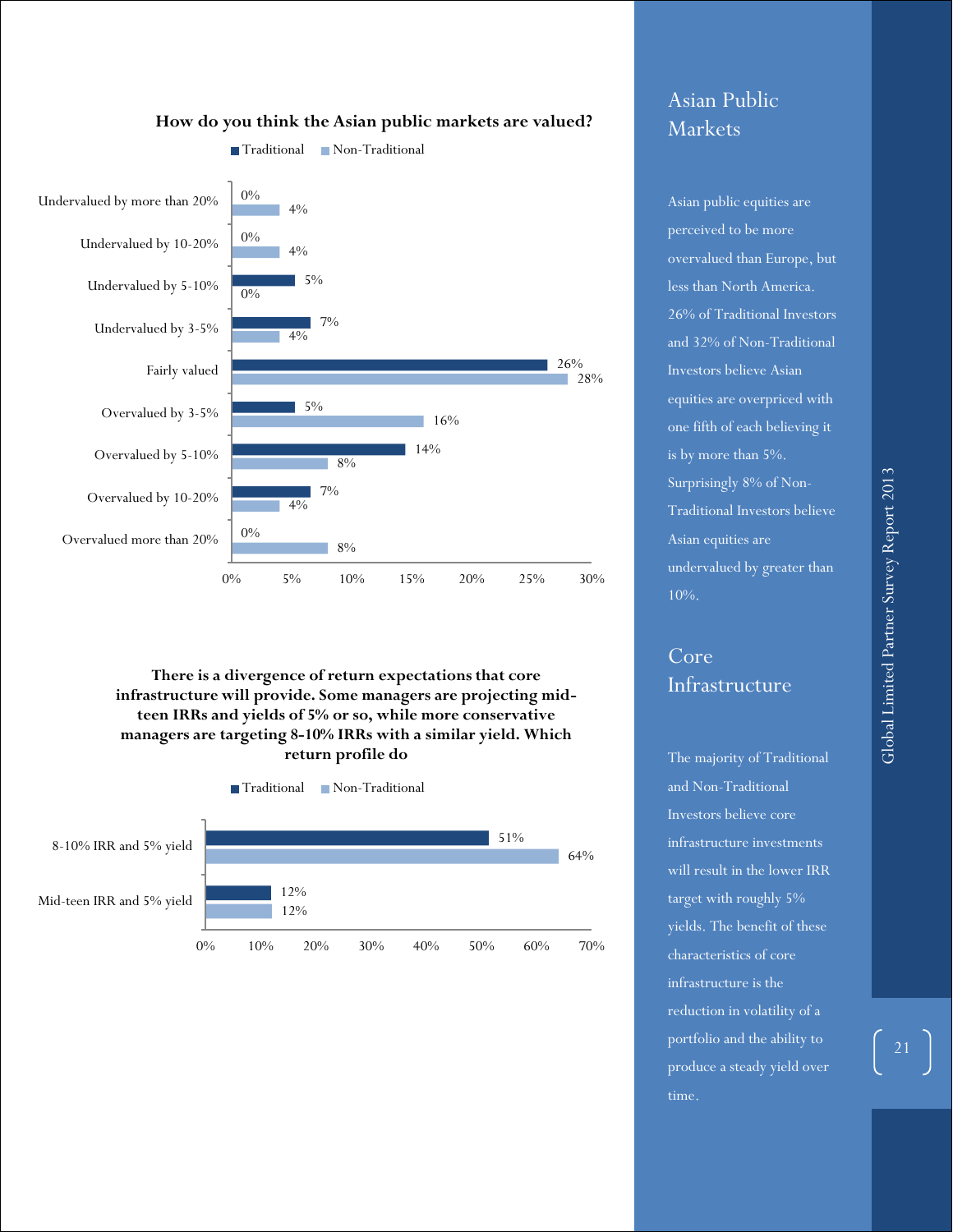### Allocations to Venture Capital

As venture capital GPs and their returns have come under fire, we wanted to get a poll of participating LPs currently investing in the space. We found that 14% of Traditional and 28% of Non-Traditional Investors are currently seeking VC investments. Roughly 50% of each group is not actively looking for investments in this space.

Overall, investors were mixed in their expectations for venture capital allocations in 2013. The largest percentage of both Traditional and Non-Traditional Investors expect the allocation to remain approximately the same.

#### **Do you currently allocate to venture capital strategies?**



### **What do you believe the amount allocated to VC funds in 2013 relative to 2012 will be?**



Global Limited Partner Survey Report 2013

Global Limited Partner Survey Report 2013

 $\begin{bmatrix} 22 \end{bmatrix}$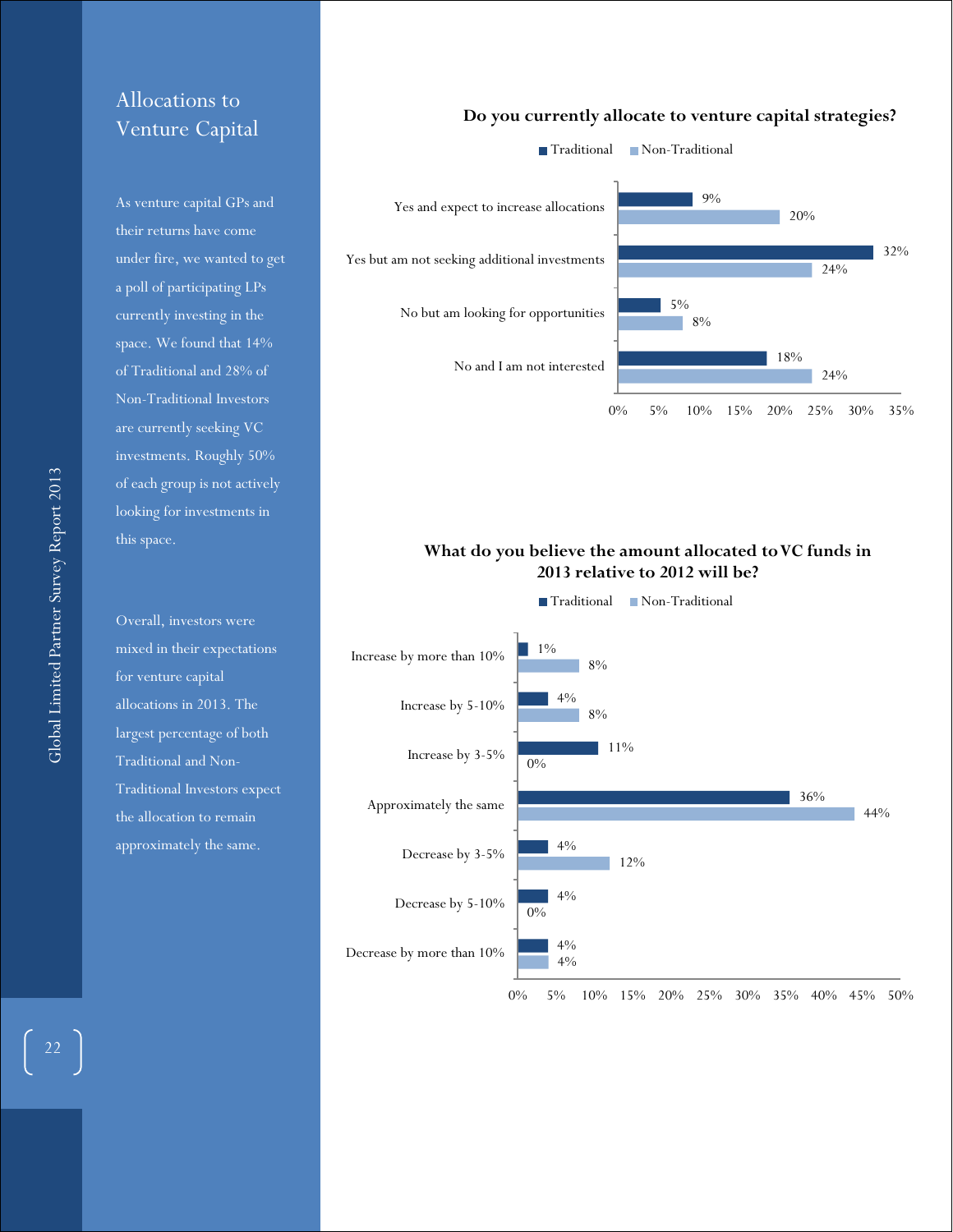

#### **Do you have an emerging/minority manager program?**





# Emerging / Minority Program

As previously mentioned we have seen an increased adoption of emerging and minority GP programs within some of the larger institutional investors. A surprising one fifth of Traditional and one quarter of Non-Traditional Investors are currently looking for opportunities. This seems to be a growing area of interest in the broad institutional investor landscape.

# Allocation to Energy

We believe that the US energy boom is having effects on the investment climate for energy on a global basis. A number of Traditional and Non-Traditional LPs have more exposure to the space over the past year and are expecting those allocations to remain the same or increase in the future.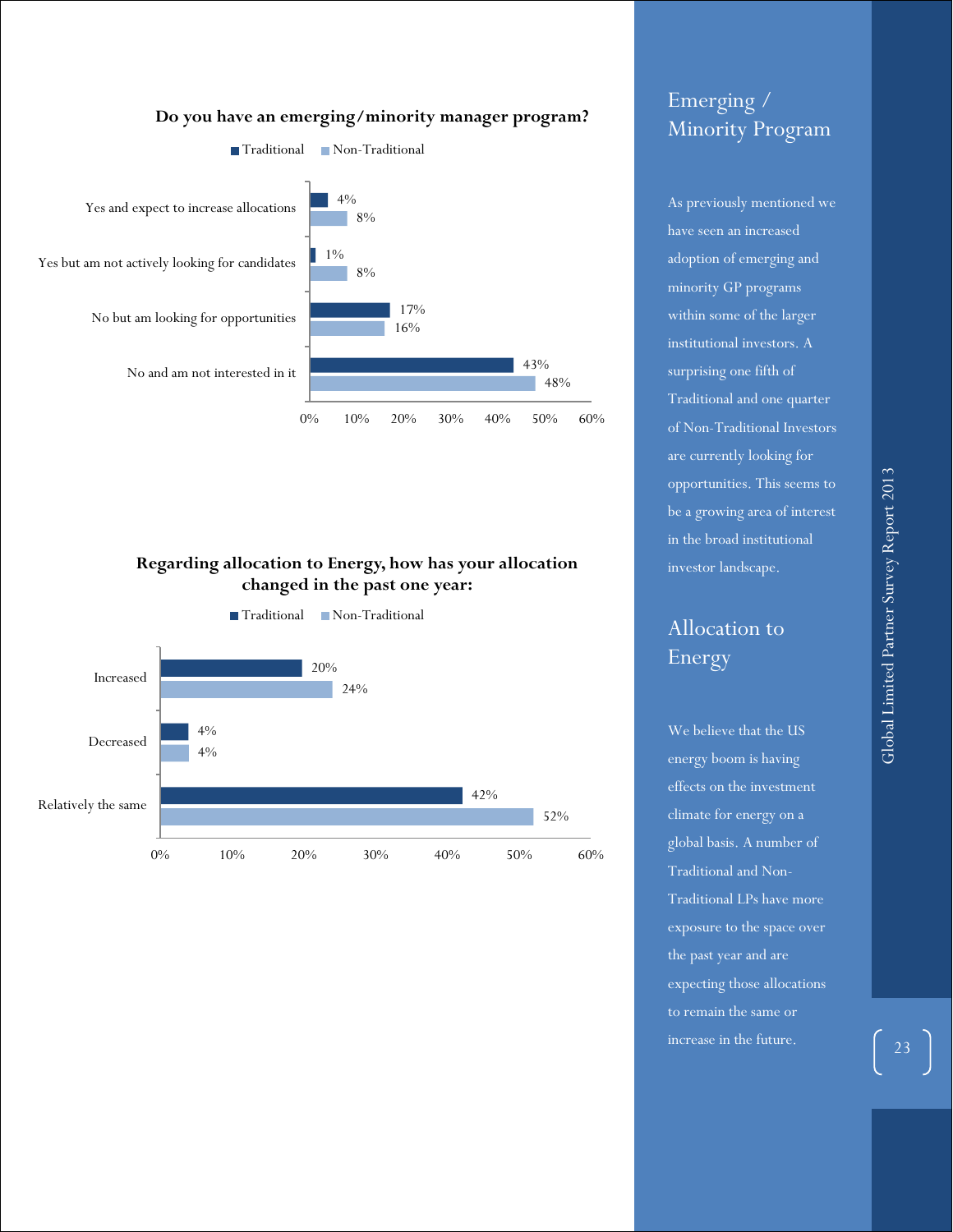### Bright Harbor Advisors

Bright Harbor is a management -owned company with offices in New York, Denver and Los Angeles, providing research driven private markets advisory to GPs and LPs worldwide through its team of dedicated professionals.

#### **Fundraising**

Bright Harbor has a competitive focus on fund sizes between \$100 million and \$1.5 billion. Our LP relationships encompass all institutional investor types including foundations, endowments, public and private pension s, family offices and HNW individuals.

#### **Secondary Advisory**

Bright Harbor acts as a fiduciary advisor, helping execute transactions of direct assets and limited partnership interests with a tailored process dependent upon seller objectives and constraints.

### **BRIGHT HARBOR ADVISORS**

#### **NEW YORK**

 $127$  West  $26^{\text{th}}$  St, 7th Floor New York , NY 10001 USA

+1 (646) 278 4759 Matthew.evans@brightharboradvisors.com

#### **DENVER**

4600 South Syracuse, 9th Floor, Denver, CO 80237 USA

+1 (303) 256 6298 Brett.nelson@brightharboradvisors.com

#### **LOS ANGELES**

1901 Avenue of the Stars, 200 Los Angeles, CA 90067 USA

+1 908 827 1555 Ian.schuler@brightharboradvisors.com

 $\begin{bmatrix} 24 \end{bmatrix}$